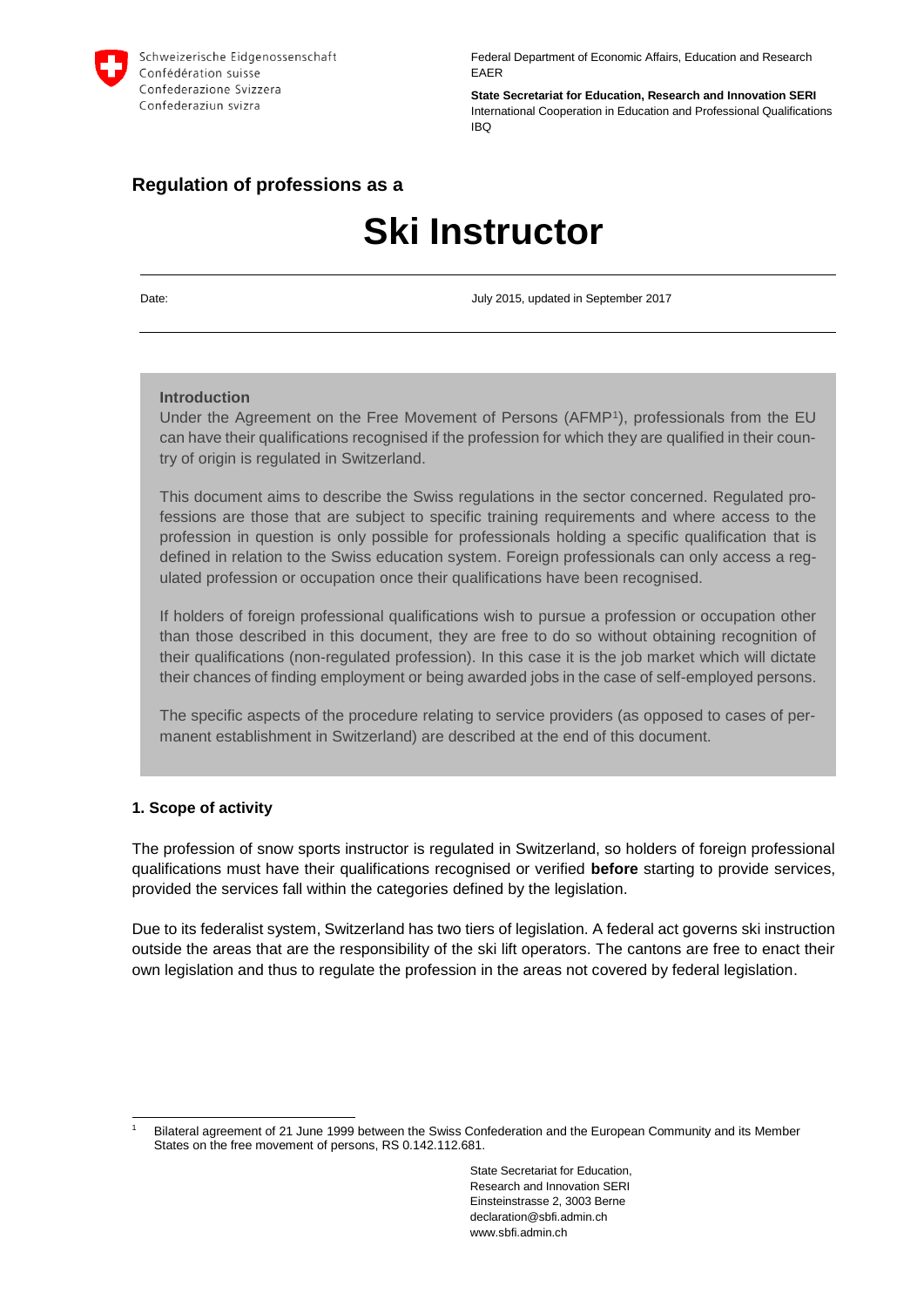The profession of snow sports instructor covers the professional teaching of the following disciplines:

- alpine skiing,
- cross-country skiing,
- Telemark skiing,
- snowboarding,
- snowshoeing to difficulty level WT3<sup>2</sup>

# **2. Scope of federal legislation**

The Federal Act on Mountain Guides and Organisers of Other High-Risk Activities<sup>3</sup> and its ordinance<sup>4</sup> apply throughout the territory of the Confederation. It lays down certain criteria and defines which activities can only be carried out by mountain guides.

## *a. Criteria*

At federal level, the Ordinance on High-Risk Activities sets out the following criteria:

- Nature of the activity: to fall within the scope of the Ordinance, and thus be subject to a declaration requirement, the activity of a ski instructor must:
	- be carried out outside the area that is the responsibility of ski lift operators;
	- be carried out primarily on Swiss territory. Thus, where a course starts and finishes in another country but passes temporarily through Switzerland, it does not constitute a service that is subject to a preliminary declaration requirement;
	- generate revenue of at least 2300 francs a year. <sup>5</sup> This income must originate solely from the pursuit of the gainful professional activity. No account may be taken of income related to the pursuit of activities as part of an association or related to a school education (e.g. for an alpine club, sports club or hiking club, or as a school or university teacher).
- Duration of the activity: service providers may pursue their professional activity without authorisation in Switzerland for one to ten days in any calendar year (SERI does not require a preliminary declaration) provided:
	- they are not permanently established in Switzerland,
	- they are authorised to pursue the activity concerned on a professional basis in a member state of the FU or FFTA.
	- they do not use a commercial unit in Switzerland.

**From the eleventh day**, the person pursuing the activity is obliged to follow the preliminary declaration procedure, which is carried out on the SERI website.

<sup>-</sup>Below the treeline, the activity may be freely pursued; above level WT4, instructors must have a mountain quide licence.

<sup>&</sup>lt;sup>3</sup> Federal Act on Mountain Guides and Organisers of other High-Risk Activities (SR 935.91).

<sup>4</sup> Ordinance on Mountain Guides and Organisers of other High-Risk Activities (SR 935.911; hereafter: Ordinance).

<sup>5</sup> Art. 2 of the Ordinance on High-Risk Activities.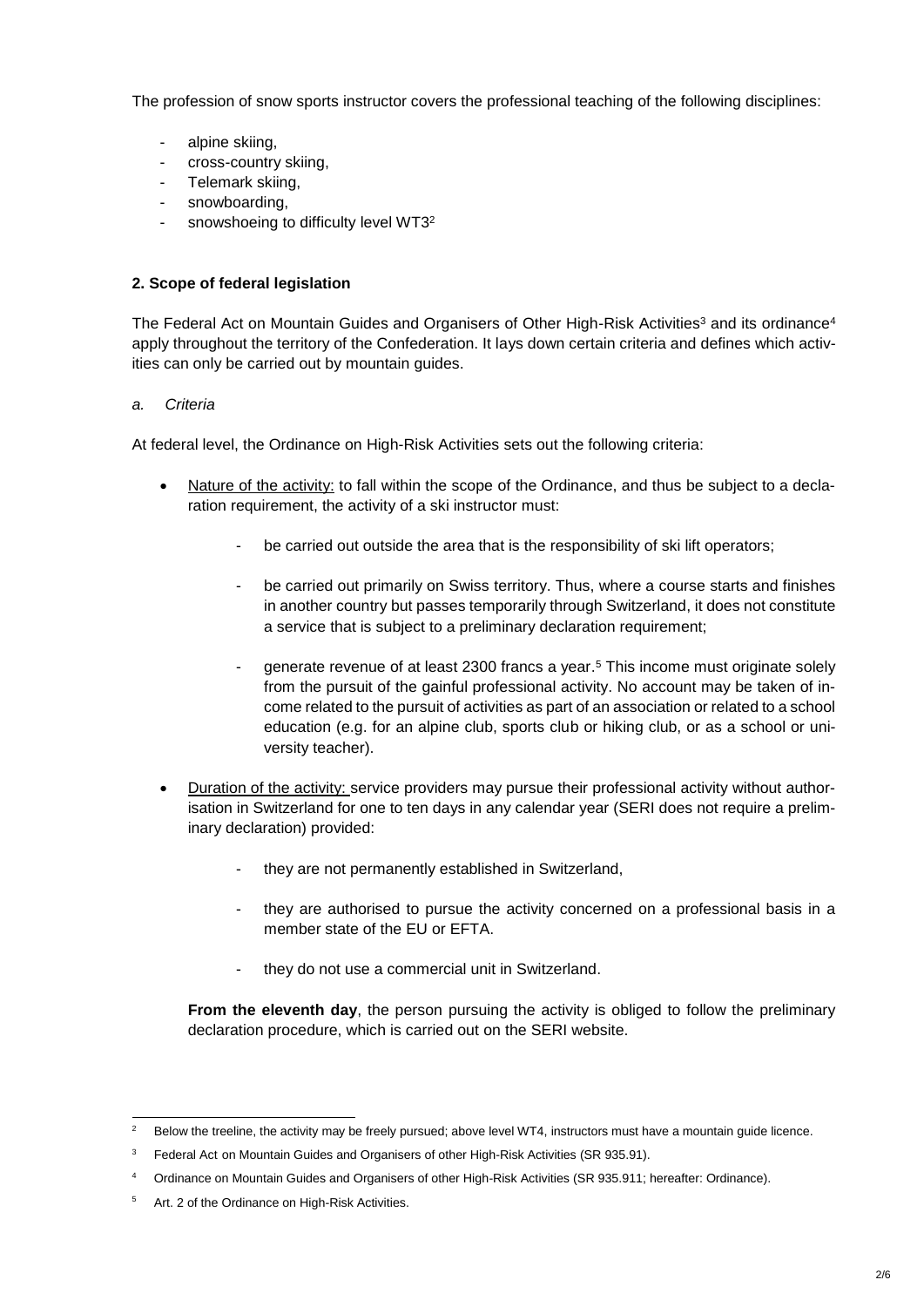After pursing the activity for 90 days, a procedure for recognising the diploma must be conducted at the relevant SERI office, and if the conditions are met, a licence to operate has to be issued by the canton concerned.

 Regarding the difficulty of terrain, activities carried out below the treeline are not regulated. However, even in such cases, the organisers of high-risk activities remain subject to a duty of care that requires them to cease or modify their activities when below the treeline if they realise that they are unable to guarantee their clients' safety or that the terrain is too difficult.

### *b. Activities reserved to mountain guides acting alone*

Snow sports instructors must also ensure that they do not pursue activities that are reserved to mountain guides. Snow sports instructors may ski outside the areas for which ski lift operators are responsible on condition that:

- they do not cross glaciers and that a general and reasonable evaluation of the situation in the specific case indicates no more than a slight avalanche risk,
- the use of additional technical equipment such as ice axes, crampons or ropes is not necessary and
- above the treeline, proposed activities do not exceed:
	- in the case of ski and snowboard touring, the rating of 'not very difficult', abbreviated (from the French) to PD;
	- for off-piste descents, the rating 'rather difficult', abbreviated to AD.

The table below<sup>6</sup> indicates which terrains are reserved for mountain guides. The colours have the following meanings:

- Green: not subject to the federal legislation, therefore not regulated unless the cantons have additional legislation (see point 3 below).
- Orange: regulated activities, so subject to the SERI declaration procedure according to the criteria above;
- Red: activities reserved to mountain guides, which therefore may not be carried out by persons who do not have the required qualifications.

<sup>1</sup> Annex 2, no 3 of the Ordinance on High Risk Activities.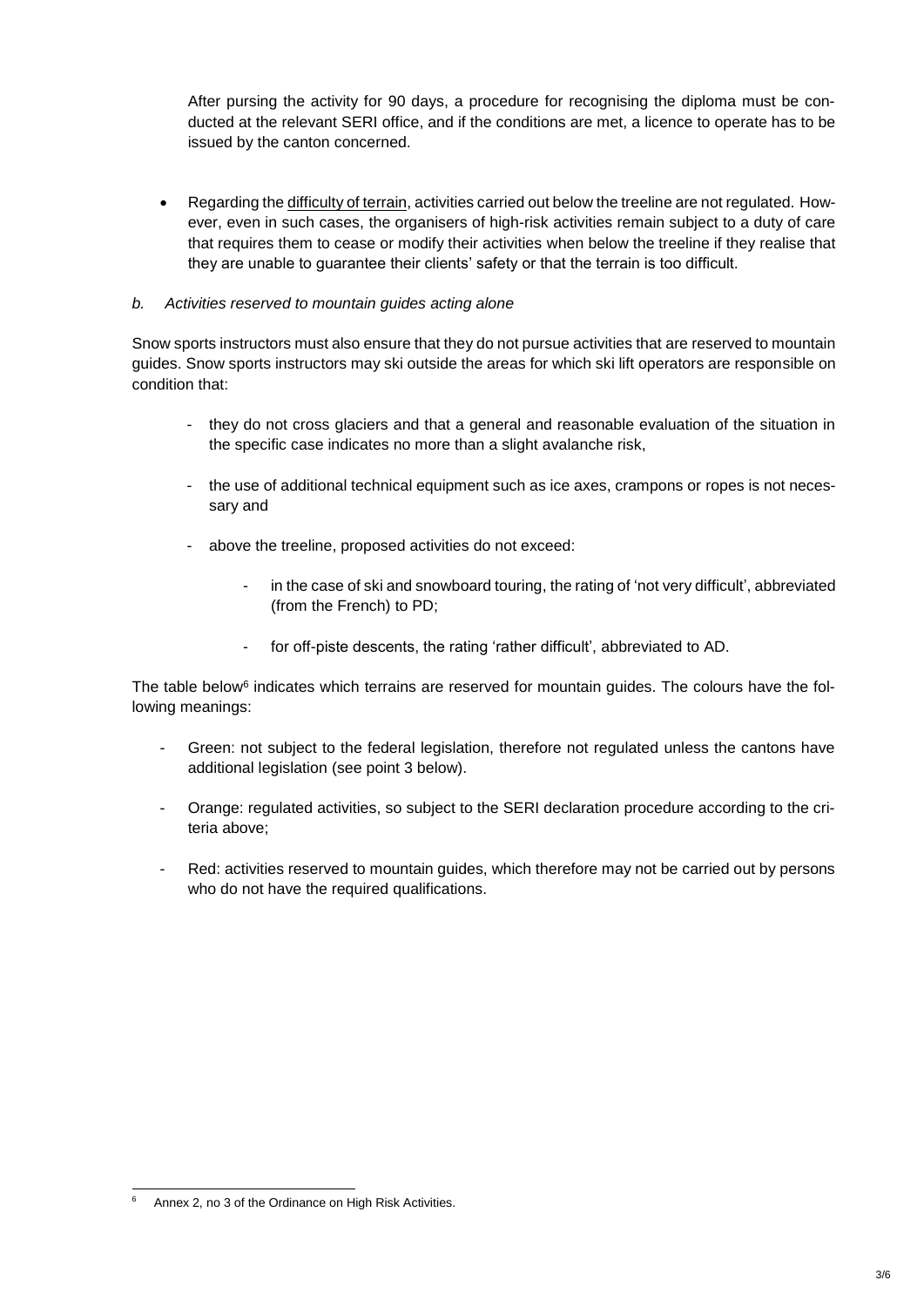| Tour-<br>ing | Off-piste<br>descents | Rating    | <b>Gradient</b>         | <b>Exposure</b>                                                                                                            | <b>Terrain</b>                                                                                                                                   | <b>Bottlenecks dur-</b><br>ing descent                                 |
|--------------|-----------------------|-----------|-------------------------|----------------------------------------------------------------------------------------------------------------------------|--------------------------------------------------------------------------------------------------------------------------------------------------|------------------------------------------------------------------------|
|              |                       | $F(+)$    | Up to 30°               | No risk of sliding out<br>of control                                                                                       | Tame, hilly, smooth<br>ground                                                                                                                    | No bottlenecks                                                         |
|              |                       | $PD(-+)$  | $30^\circ$ or<br>more   | Generally open<br>slopes with some<br>short steep sections.<br>Opportunity to avoid<br>obstacles<br>(quick turns required) | Short with few steep<br>sections                                                                                                                 |                                                                        |
|              |                       | $AD (-+)$ | 35° or<br>more          | Risk of sliding a long<br>distance, opportuni-<br>ties to brake<br>(risk of injury)                                        | Unavoidable short<br>steep sections, some<br>obstacles on moder-<br>ately steep terrain re-<br>quiring quick reactions<br>(short turns required) | Short but steep                                                        |
|              |                       | $D(-+)$   | $40^{\circ}$ or<br>more | Risk of sliding a long<br>distance, occasionally<br>down steep slopes<br>(risk of death)                                   | Steep slopes cannot<br>be avoided. Numer-<br>ous obstacles requir-<br>ing a good skiing<br>technique                                             | Long and steep.<br>Short turns possi-<br>ble for good ski-<br>ers      |
|              |                       | $TD(-+)$  | 45° or<br>more          | Risk of sliding down<br>steep slopes<br>(risk of death)                                                                    | Terrain generally very<br>steep, often inter-<br>spersed with rock<br>steps. Numerous ob-<br>stacles and                                         | Long and very<br>steep. Side-slip-<br>ping and jump<br>turns required. |
|              |                       | $ED(-+)$  | $50^\circ$ or<br>more   | Very steep slopes or<br>couloirs, no oppor-<br>tunity to stop during<br>the descent                                        | Long, with a succes-<br>sion of very steep<br>sections, descent by<br>side-slipping and<br>jump turns only.                                      |                                                                        |
|              |                       | <b>EX</b> | 55° or<br>more          | Extreme slopes and<br>couloirs                                                                                             | Rappelling sometimes<br>required cross certain<br>sections                                                                                       |                                                                        |

Ski tours with difficulty ratings of F and PD that take place above the treeline are regulated and require a declaration to SERI within the scope of the criteria defined above.

The ratings PD and AD for ski descents off-piste are subject to the same rules.

Difficulty ratings AD (tour category) or D (off-piste descent category) and higher are reserved solely to mountain guides. Snow sports instructors are not permitted to carry out any commercial activities on terrain in these categories.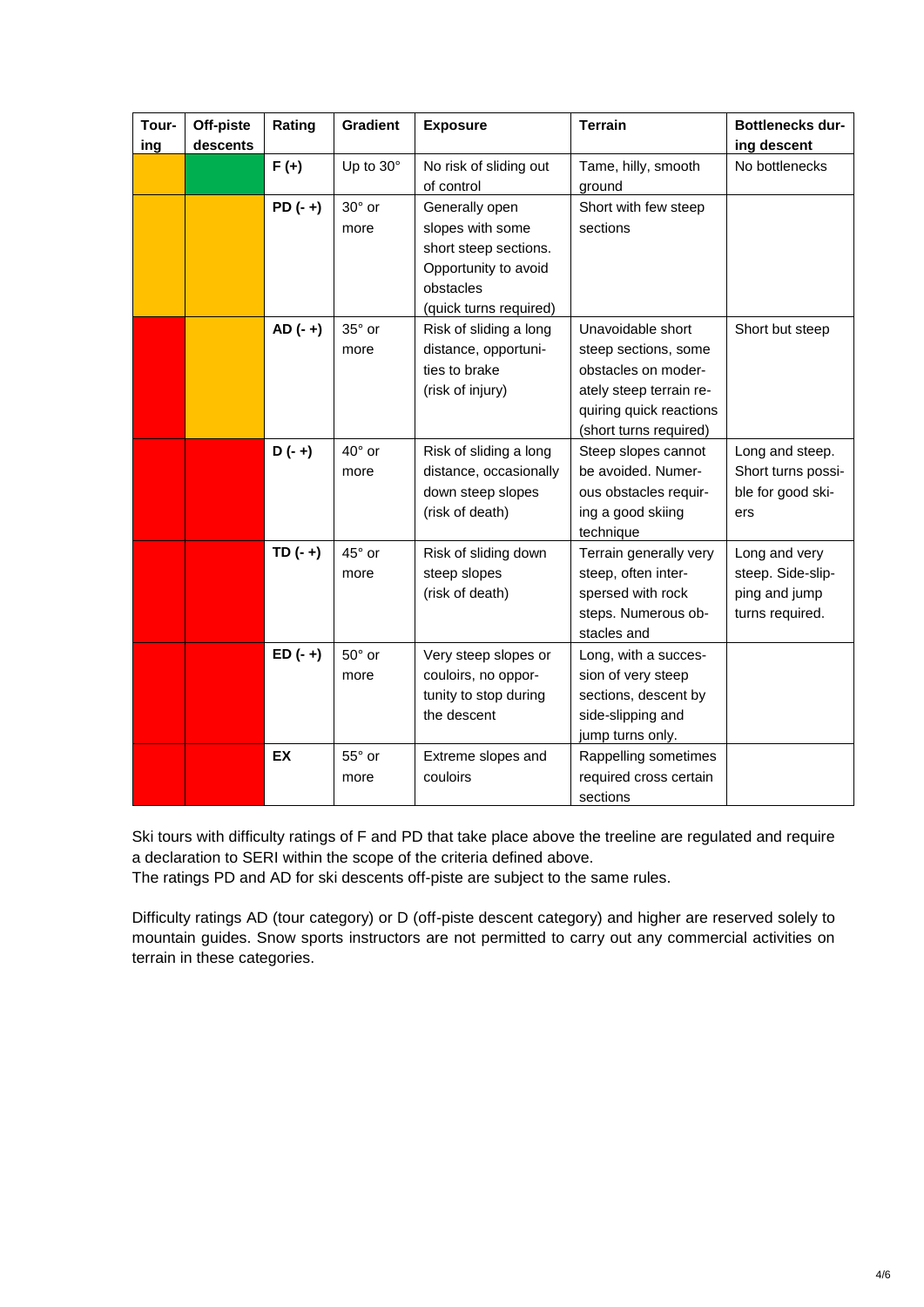### **3. Scope of application of cantonal law**

#### *a. Legislative situation*

In certain cantons, additional regulations must be observed.

The legislation in the cantons of Vaud<sup>7</sup>, Valais<sup>8</sup>, Graubünden<sup>9</sup> and Jura<sup>10</sup> specifically regulate the activities of snow sports instructors working on slopes accessible by ski lift. They make the activities of snow sports instructors dependent either on authorisation or on meeting certain requirements.

In addition, certain cantons that regulated these activities adapted their legislation when the Federal Act on High-Risk Activities came into force, simply by referring to the federal legislation. The cantons concerned are Glarus<sup>11</sup> and Uri<sup>12</sup>, while Obwalden<sup>13</sup>, Schwyz<sup>14</sup>, Zug<sup>15</sup> and Zurich<sup>16</sup> specifically provide information online based on the Federal Act.

#### *b. Additional regulations in the cantons of Vaud, Jura, Valais and Graubünden*

The scope of the cantonal regulations was revised in the Canton of Vaud, which, from 1 November 2014, in addition to activities covered by the Federal Act on High-Risk Activities, also regulates all teaching of snow sports to minors (under 18 years of age) and the activities of businesses and schools that teach these classes. This means that any ski instructor who provides a service teaching minors must make a preliminary declaration to SERI, even if they do not leave the area for which the ski lift operators are responsible.

In the Canton of Vaud, snow sports instructors – who require different levels of qualification depending on whether they teach as an employee or on a self-employed basis<sup>17</sup> – must in addition have a clean criminal record when it comes to offences of violence or sexual offences against minors and must take a continuous professional development course every two years. Managers of snow sports schools require a licence (valid for two years) and must have completed the required training at Swiss Snowsports or the Swiss Association for Snowboard Schools. Like the snow sports instructors, they must not have a criminal record for the offences mentioned above. The required level of training is as follows: in addition to the off-piste and touring modules (VT) and tourism/law (TR), instructors are required to complete two multidisciplinary internships of 40 days each (P1 and P2), as well as being able to teach a second discipline to beginners (ZG).

In the **canton of the Jura**, ski instructors must successfully complete a ski instructor course in order to obtain a licence. This licence must be renewed each year by doing a two-day refresher course. The activities of an assistant instructor are also regulated; after successfully completing the preparatory course, they can teach skiing for two years under the supervision of the manager of a ski school.

 $\overline{7}$ Act on the Exercise of Economic Activities (LEAE ; RSV 930.01).

<sup>&</sup>lt;sup>8</sup> Federal Act on Mountain Guides and Organisers of other High-Risk Activities (LGAR; RSVs 935.2).

Act on Mountain and Snow Sports (Bündner Rechtsbuch 947.100) and implementing provisions for the Act on Mountain and Snow Sports (Bündner Rechtsbuch 947.200).

<sup>&</sup>lt;sup>10</sup> Ordinance on Ski Teaching in the canton of Jura (RSJu 935.221).

<sup>11</sup> Act on Commercial Activities, Art. 10 (GS IX/B/25/1).

 $12$  Implementing regulations for the Federal Act [on Mountain Guides and Organisers of other High-Risk Activities](http://ur.lexspider.com/html/70-2322.htm) (High-Risk [Activities Regulations, RiskR\)](http://ur.lexspider.com/html/70-2322.htm) (Urner Rechtsbuch 70.2322).

<sup>13</sup> [http://www.ow.ch/de/verwaltung/dienstleistungen/welcome.php?dienst\\_id=4105](http://www.ow.ch/de/verwaltung/dienstleistungen/welcome.php?dienst_id=4105)

<sup>14</sup> [http://www.sz.ch/xml\\_1/internet/de/application/d4/d29130/d1592/p27918.cfm](http://www.sz.ch/xml_1/internet/de/application/d4/d29130/d1592/p27918.cfm)

<sup>15</sup> <http://www.zg.ch/behoerden/volkswirtschaftsdirektion/amt-fur-wirtschaft-und-arbeit/risikoaktivitaeten>

<sup>16</sup> [http://www.awa.zh.ch/internet/volkswirtschaftsdirektion/awa/de/arbeitsbedingungen/gewerbebewilligungen1/risikoaktivi](http://www.awa.zh.ch/internet/volkswirtschaftsdirektion/awa/de/arbeitsbedingungen/gewerbebewilligungen1/risikoaktivitaeten.html)[taeten.html](http://www.awa.zh.ch/internet/volkswirtschaftsdirektion/awa/de/arbeitsbedingungen/gewerbebewilligungen1/risikoaktivitaeten.html)

<sup>&</sup>lt;sup>17</sup> Regulations on Snow and Hiking Sports, Art 10 (RSV 935.25.21).